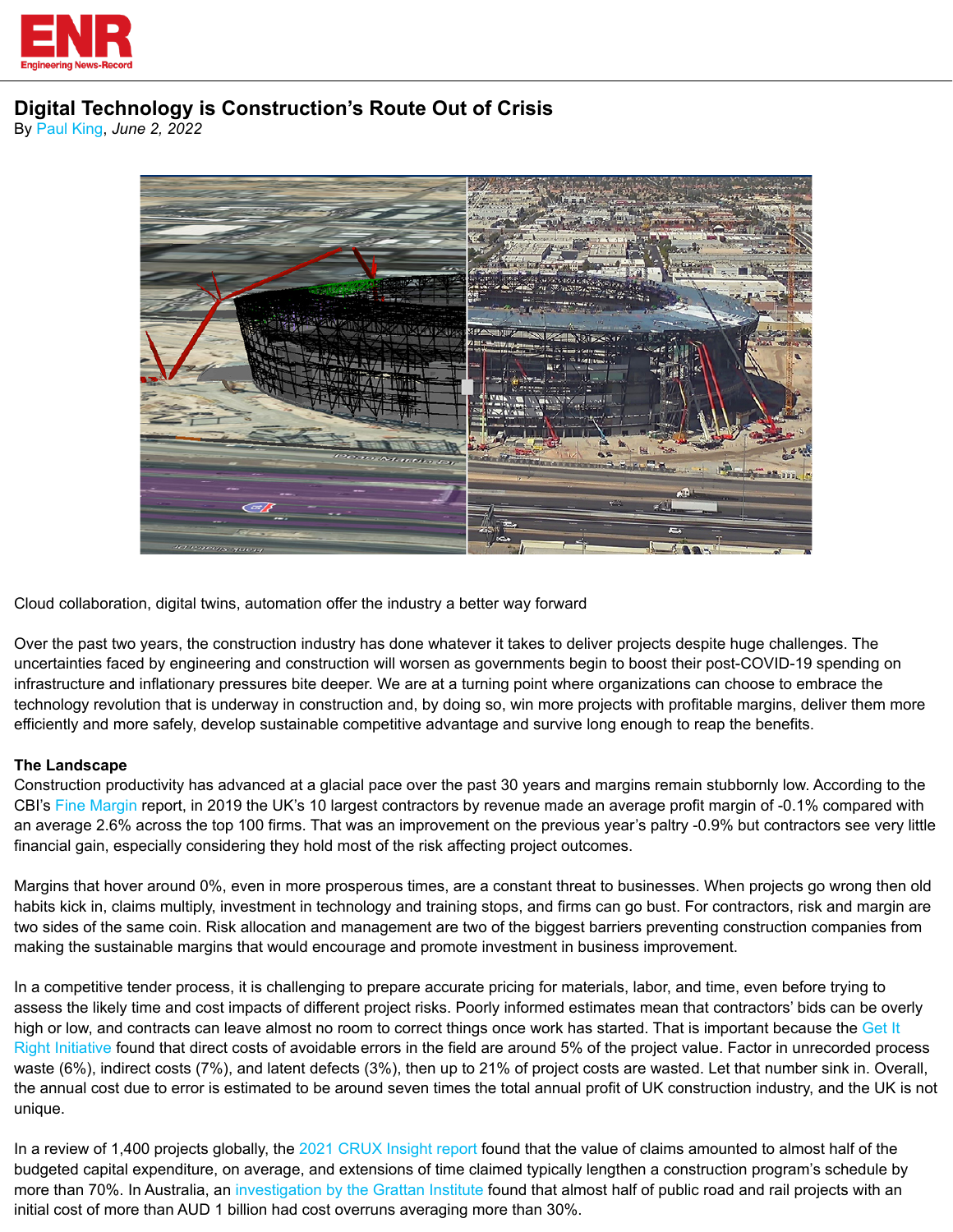Digital solutions and processes can help to kick-start big improvements in project performance, and other industries have shown that companies that are quick to embrace emerging technologies will gain a strong competitive advantage.

Many of the challenges faced by construction companies in recent years were around long before COVID-19, but the pandemic made them harder to cope with. For example, within organizations it can be hard to manage and use the vast amount of data that is available. It is difficult to scale best practices across an organization, and it is hard to attract and retain the best people and use them to best effect on projects. Externally, there are challenges that amplify internal problems such as complex projects, interconnected teams, fragmented value chains, and extensive subcontracting. None of these make projects easier, but the pandemic has accelerated the adoption of new technology and is beginning to change how construction companies operate.

## **The Opportunity**

Technology can play an important part in changing how the industry designs and constructs projects, and how it reskills the workforce. Construction is complicated, and change can be hard. Consider, for example, the activities needed to deliver a new railway project: it may involve multiple organizations, in different countries, using different software, at different stages, to plan, analyze, design, construct, and manage the asset. The construction team on site must take all this data and information and use it to deliver the railway on time and within a budget usually set by a competitive tender process. With an average margin of 2.6% across the top 100 UK firms, and direct costs of avoidable errors in the field of around 5% of project value, its vital to start with an accurate, robust estimate. Every dollar makes a difference.

Gone are the days when digitalization simply meant transitioning steadily from 2D to 3D to 4D. It encompasses data analytics, lifecycle simulation, modular design, BIM, VDC, 3D scanning, reality modeling, site optimization, off-site fabrication, 3D printing, robotics, site automation, operational analytics, or asset performance management. You probably shouldn't be trying all of these at once, but you should be considering which ones you will do and why, when you will start and how you will deliver them.

Constructioneering is a term used to describe how various technologies fit together to support practical workflows. It is important to understand at the outset that the best outcomes are often experienced by organizations that implement technologies and workflows tailored closely to business and project requirements. For example, many construction companies cite "cost reduction" as a driver for digitalizing their operations, but the appropriate solution will depend on whether cost overruns are caused by, for example, poor design (use better BIM tools), subcontractors using out-of-date drawings (use a connected data environment), or inefficient site practices (equip people with mobile devices to access and contribute data in the field).

#### **Constructioneering Driven by Five Industry Trends**

First, next-generation BIM: Many projects are still working in a BIM Level 1 environment, without using a collaboration process. Nextgeneration BIM uses the latest BIM software combined with a best-practice connected data environment.

Collaboration and mobility: Cloud-based connected data environments transform projects by enabling real-time collaboration, and it encompasses a connected data environment as a crucial component. It means that users can access trusted data from anywhere, securely, at any time, and on any device.

Near-perfect data capture: High-resolution images and 3D models can be produced in near real-time using GPS, photogrammetry, and LiDAR. Drones and handheld scanners are improving the accuracy and quality of surveys, and reducing the time needed to capture the source data.

The Internet of Things: IoT sensors can track real-time data from equipment, crews, and materials. Cloud computing enables that data to be analyzed and exploited in near real-time, which improves decision-making, cost control, risk management, and site safety.

Autonomous navigation and autonomous machines: The products of this fifth trend are appearing more frequently on site. However, if you are using a new robotic digging machine, then you need to ensure it is digging the right hole in the right place at the right time, based on the right drawing or model.

Constructioneering provides organisations with the modular technology, tools, and processes to digitalize their operations and a robust framework for the infrastructure digital twin.

#### **Digitalizing, One Step at a Time**

With all that technology to choose from, it can be difficult to know where to start. Successful projects ensure they get the basics right,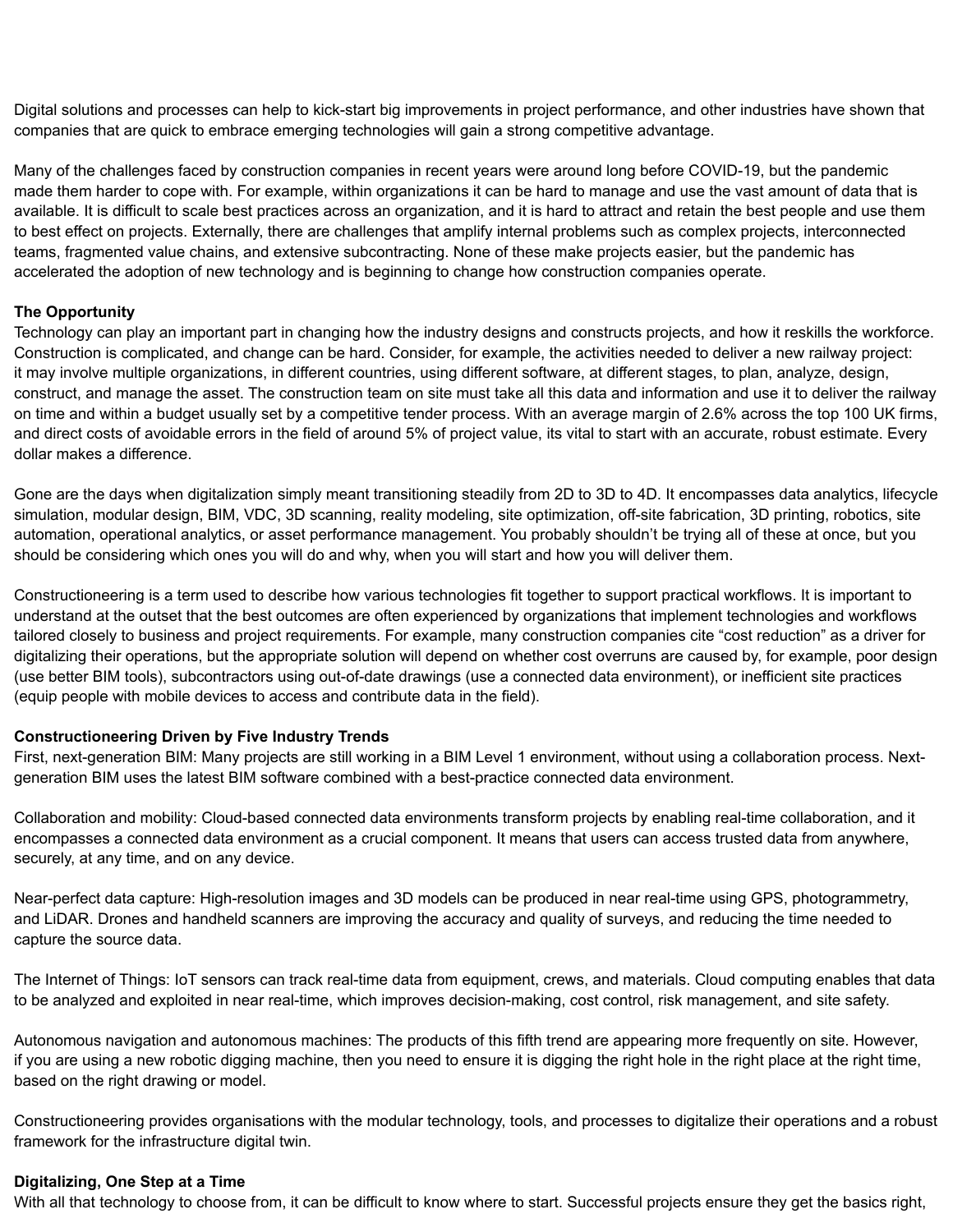and spend time and effort implementing best practices. There is currently a lot of interest and activity around digital twins but they are not something you can simply buy and turn on when needed. They offer huge potential to improve project delivery, but they build on existing best practices. Organizations that get the basics right will have a robust foundation for implementing the infrastructure digital twin.

It starts with creating high quality components — for both vertical and linear assets. The industry has access to the latest design and BIM technology, which can help to ensure that designs are complete, consistent, and correct. The ability to view design content created using 3D design software in immersive environments such as NVIDIA's Omniverse is a next step. Such integrations allow engineering-grade, highly accurate content to be visualized with photorealistic lighting and environmental effects on web browsers, workstations, and mobile devices.

Next, best-practice workflows ensure your data is managed securely and effectively. A connected data environment, or CDE, supports a robust BIM process. A CDE is a simple principle: it stores and manages content created by the team, and it delivers that to the right people, in the right format, at the right time, for the task. Why should you care about collaboration and information management? [KPMG reported](https://assets.kpmg/content/dam/kpmg/uk/pdf/2021/06/cdbb-econ-value-of-im-kpmg-atkins-main-report-new.pdf) that information management could secure up to \$7.53 of direct labor productivity gains for every \$1.25, and up to more than \$8.78 in direct cost savings from reductions in time and materials.

The third consideration is context. Surveying technology means that it is easy to place and review components in their correct context. Reality modeling is routinely used to monitor construction works on site. By flying a drone-mounted camera along, say, the route of a new highway at regular intervals, the precise CAD/BIM reality models can be used to accurately measure progress.

Next, projects commonly have data in different formats from different sources, so it is important to consider the alignment, accountability, and accessibility of data. Data alignment ensures that you can take design information from different software applications and reuse it. Data accountability means that you know who created the information, and what it can be used for. Data accessibility ensures that your construction teams can get the information they need by using their preferred device — wherever they are. At Bentley, we have developed an open-source way of doing this called Bentley iTwins to store, manage, and use different types of data in a cloud database.

On a project, content creators work in their preferred authoring tools. Project participants can then access the trusted data they need, when they need it, in the right format for the task. Importantly, the construction teams work with the data using simple apps and browsers. Engineers on site can use their mobile phone to view models, raise RFIs, and create issues. They can also run the 4D construction sequence. Anything they do on their phone can be synchronized with the team's other project data with modern cloud databases.

Working in this way helps to ensure data integrity, so that contractors can avoid rework, resolve disputes, and create accurate as-built information.

However, many construction companies still rely on emails and spreadsheets and other time consuming, error-prone processes. Projects persevere with spreadsheets even when studies have shown that nearly 90% contain errors. Construction teams need to start using integrated networks of mobile apps and processes to streamline data transfer.

When you have the components, the workflows, and the context then you have the basis for a construction digital twin.

#### **Create-Connect-Consume**

One of the simplest definitions of a digital twin is "a digital representation of a physical asset, process or system." However, a digital twin is a live, evolving set of data that must be continuously synchronized and it should exploit data-driven workflows to optimize performance. Infrastructure digital twins are being enabled by advances in areas such as reality modeling, artificial intelligence, mixed reality, and machine learning. More of this technology is becoming available every day and it is getting a lot cheaper.

There can be multiple versions of a digital twin throughout the lifecycle of an infrastructure asset, enabling users at all stages to make better-informed decisions for better outcomes. The construction digital twin is founded on inputs such as design data (2D, 3D, BIM, GIS, and so on), preconstruction information (record information, health and safety hazards, planning information, and so on), and feeds from the field (IoT data, progress updates, drone data, inspection data, for example). The inputs support construction workflows such as 4D planning, model-based estimating, and machine automation. The result is a jump in productivity.

#### **Three Steps to Construction Digital Twins**